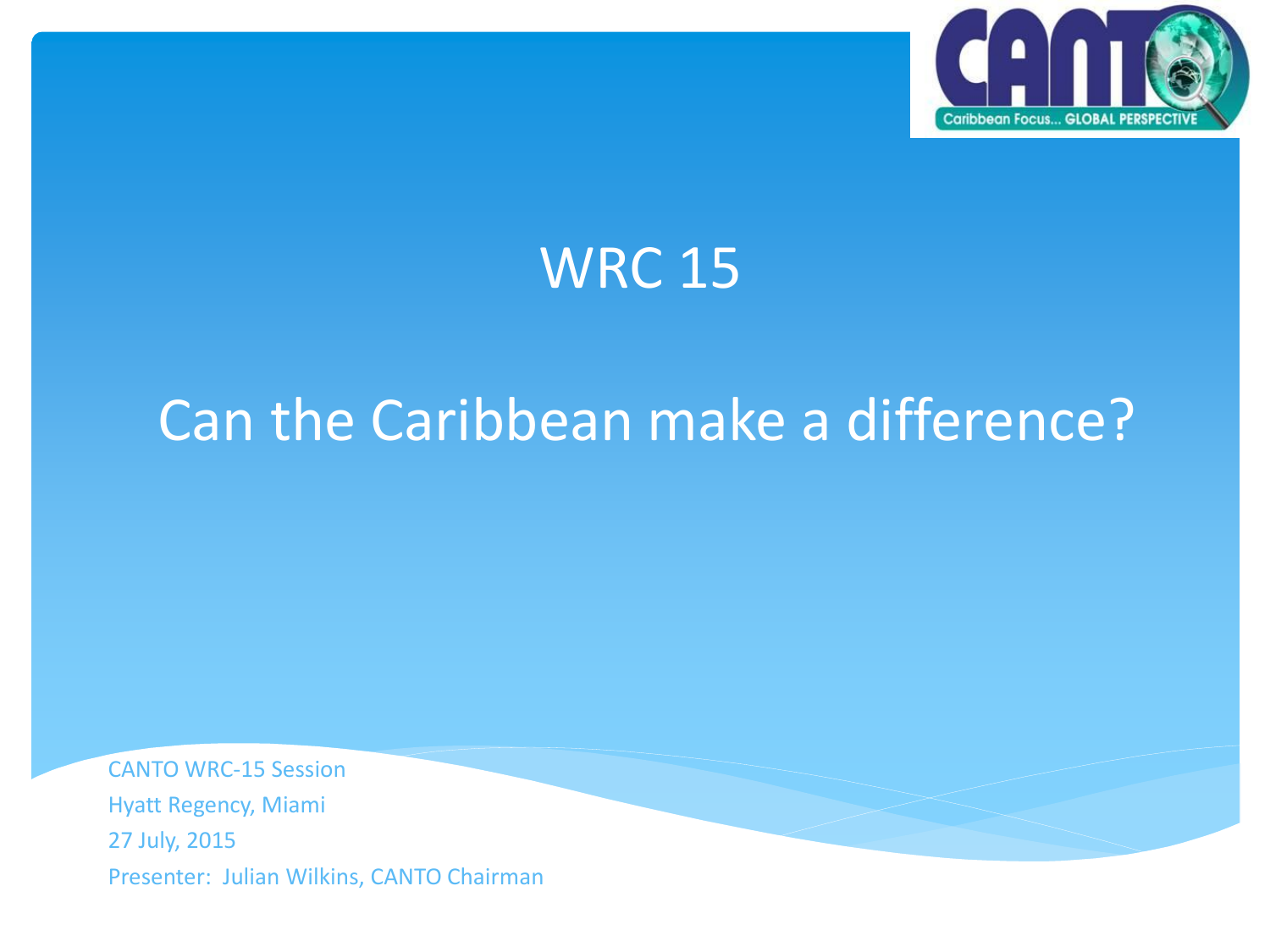#### WRC 15 –



## CANTO seeking Government Support

- **LICANTO** is seeking Government support in ensuring that Caribbean consumers can avail of the next generation of mobile services and that they are not left behind when these services become available;
- **The International Telecommunications Union (ITU) will** take a crucial vote on the spectrum available for these services in November.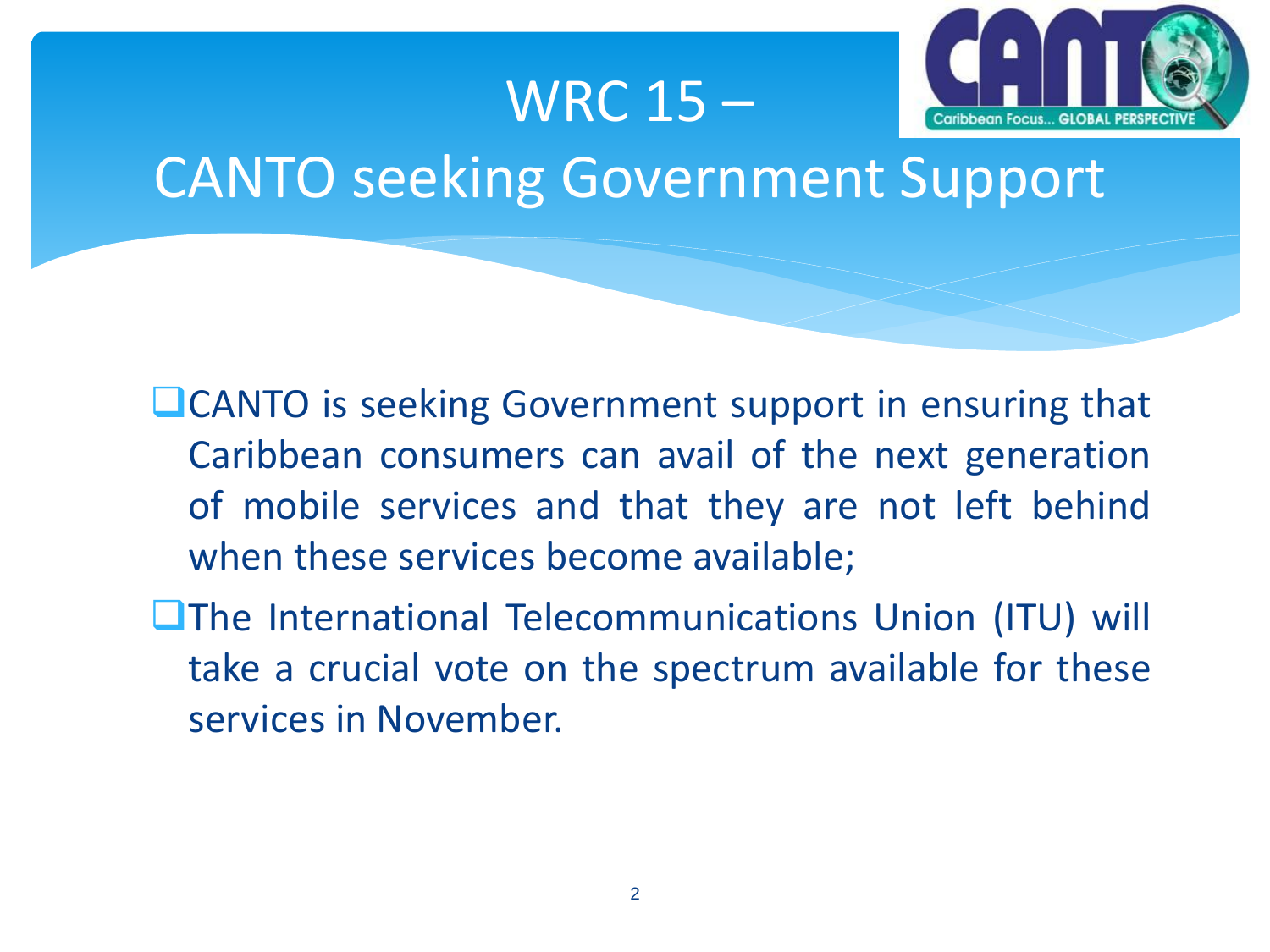

# Securing Spectrum for 5G Services

WRC 15 –

In order to secure new spectrum for advanced mobile services and advanced mobile broadband services so that 5G services and the "Internet of Things" can proceed in the Caribbean, it is important that Caribbean countries vote in favour of proposals that increase the mobile spectrum available for use in the Caribbean region.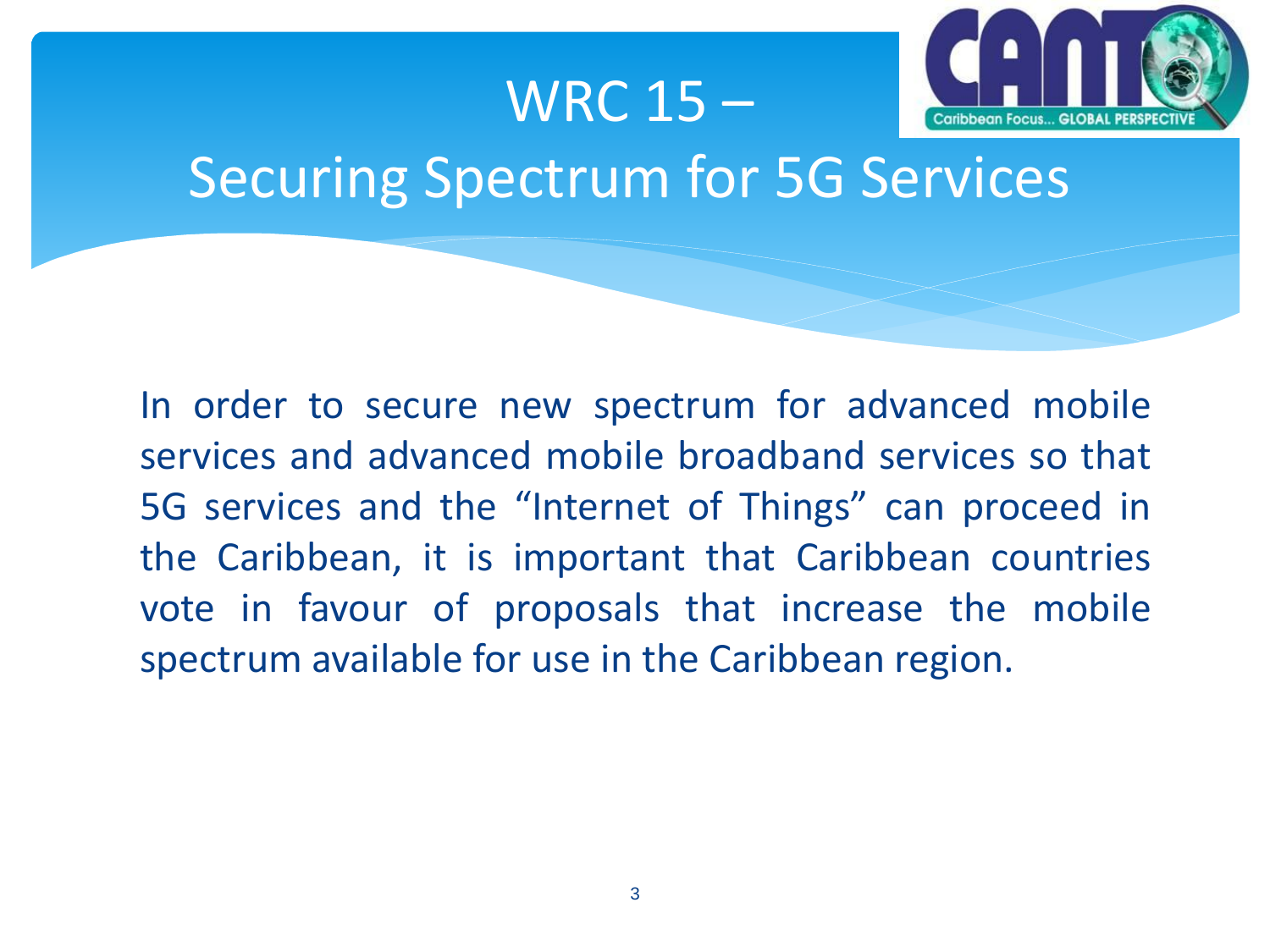

# WRC 15 – Important CITEL Meeting

- The Inter-American Telecommunication Commission (CITEL) meeting scheduled for 17-21 August in Ottawa, Canada will be the final opportunity to secure the spectrum required for the next generation of mobile services to be available to Caribbean consumers when the rest of the world moves to this technology;
- $\Box$  Your country's vote, in person or by proxy at the CITEL meeting, is essential to making advanced wireless services available to our citizens.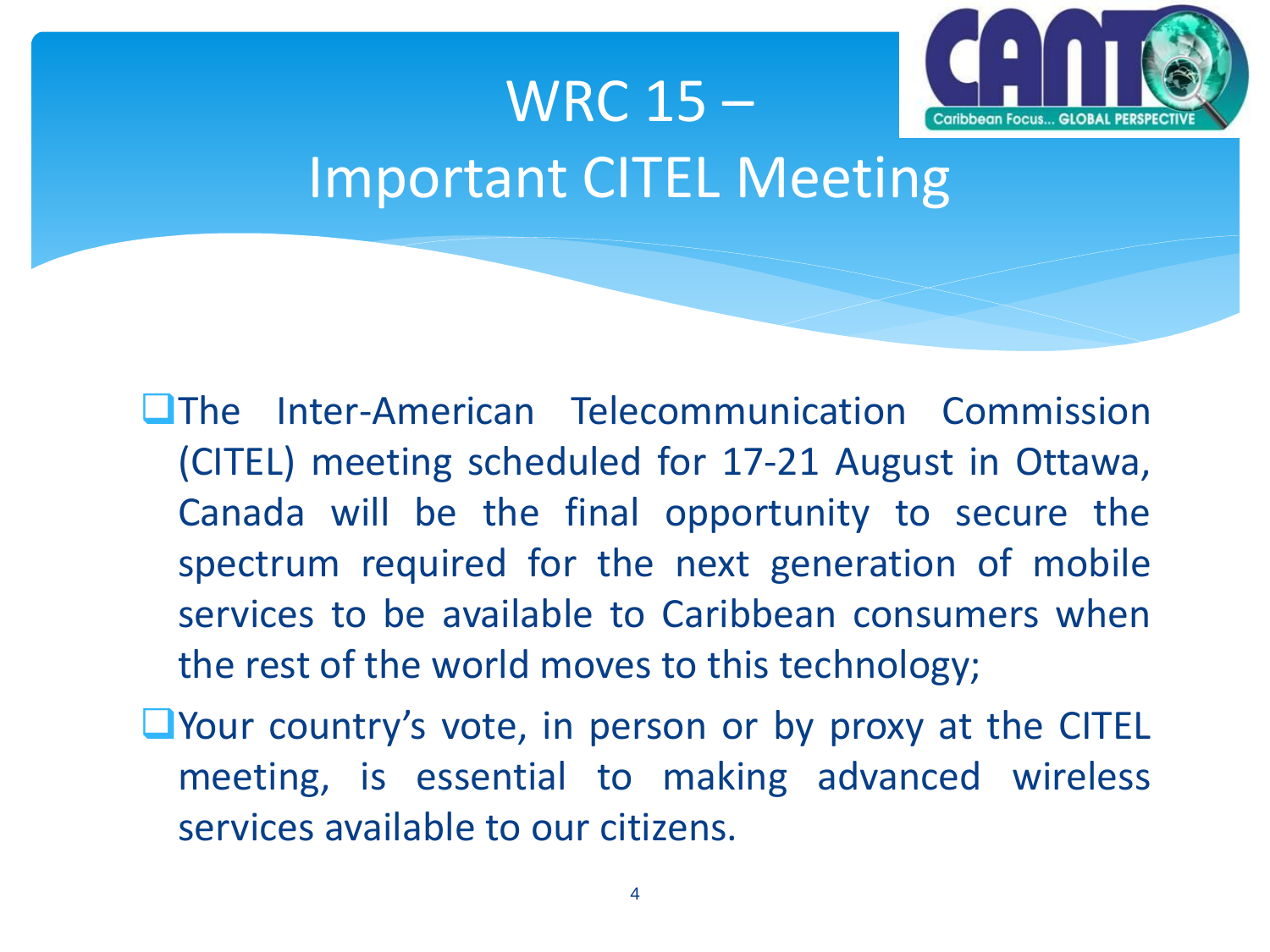

# WRC 15 Agenda Item 1.1

Agenda item 1.1: to consider additional spectrum allocations to the mobile service on a primary basis and identification of additional frequency bands for International Mobile Telecommunications (IMT) and related regulatory provisions, to facilitate the development of terrestrial mobile broadband applications, in accordance with Resolution 233 (WRC-12).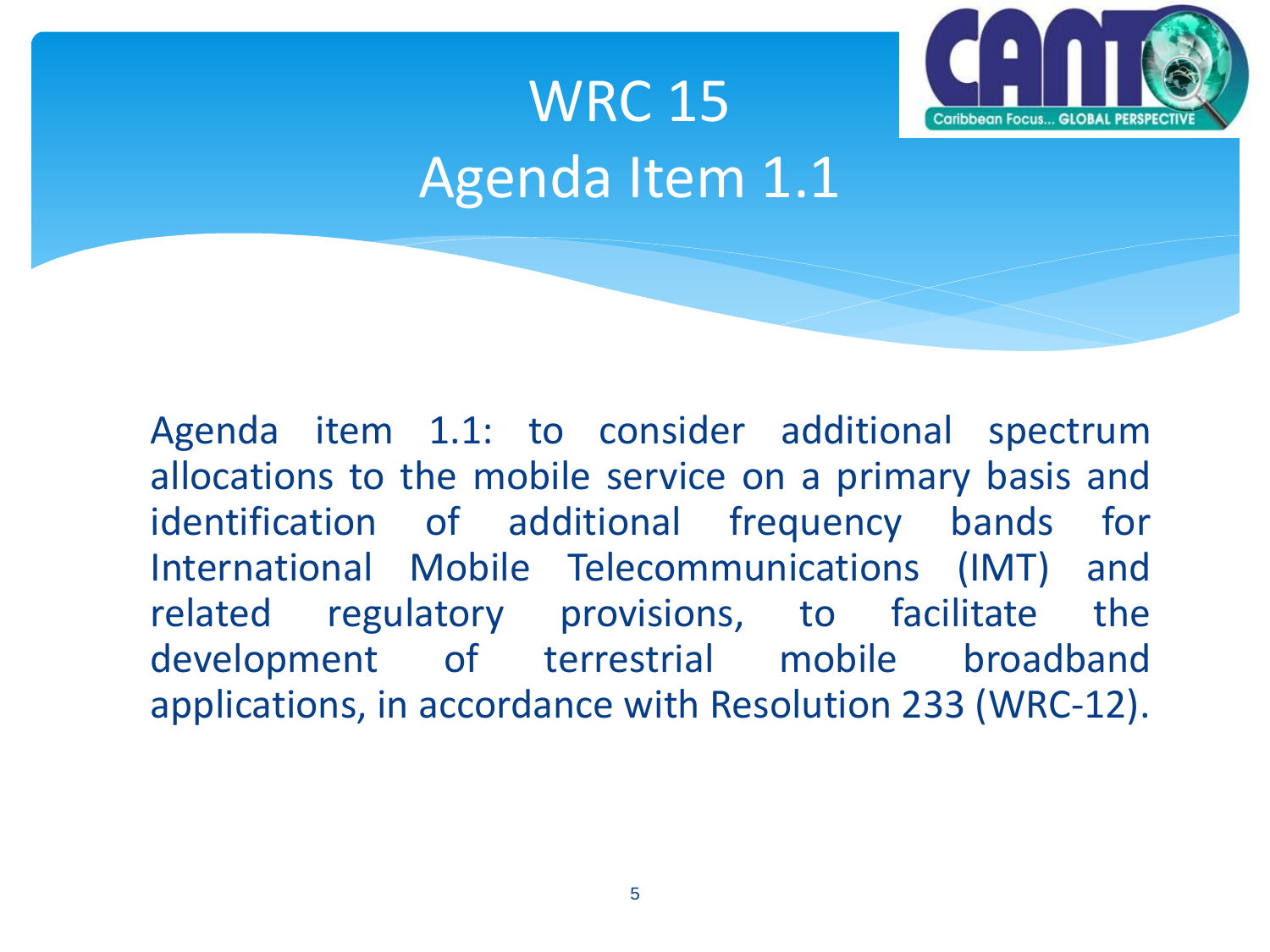

# WRC-15 Agenda item 1.1

#### The following key bands are proposed in consideration of WRC 15 agenda item 1.1 (source GSMA)

| <b>Band</b>   | <b>Proposed Position</b>                                                                                       |
|---------------|----------------------------------------------------------------------------------------------------------------|
| 470-698 MHz   | Support proposal for the use of these UHF bands<br>for mobile broadband by US, Canada, Mexico<br>and Columbia. |
| 1427-1518 MHz | Support proposal for the use of these bands for<br>mobile broadband by 15 countries.                           |
| 3.4-4.2 GHz   | Support proposal for the use of the band 3.4 to<br>3.7 GHz for mobile broadband by US and<br>Canada.           |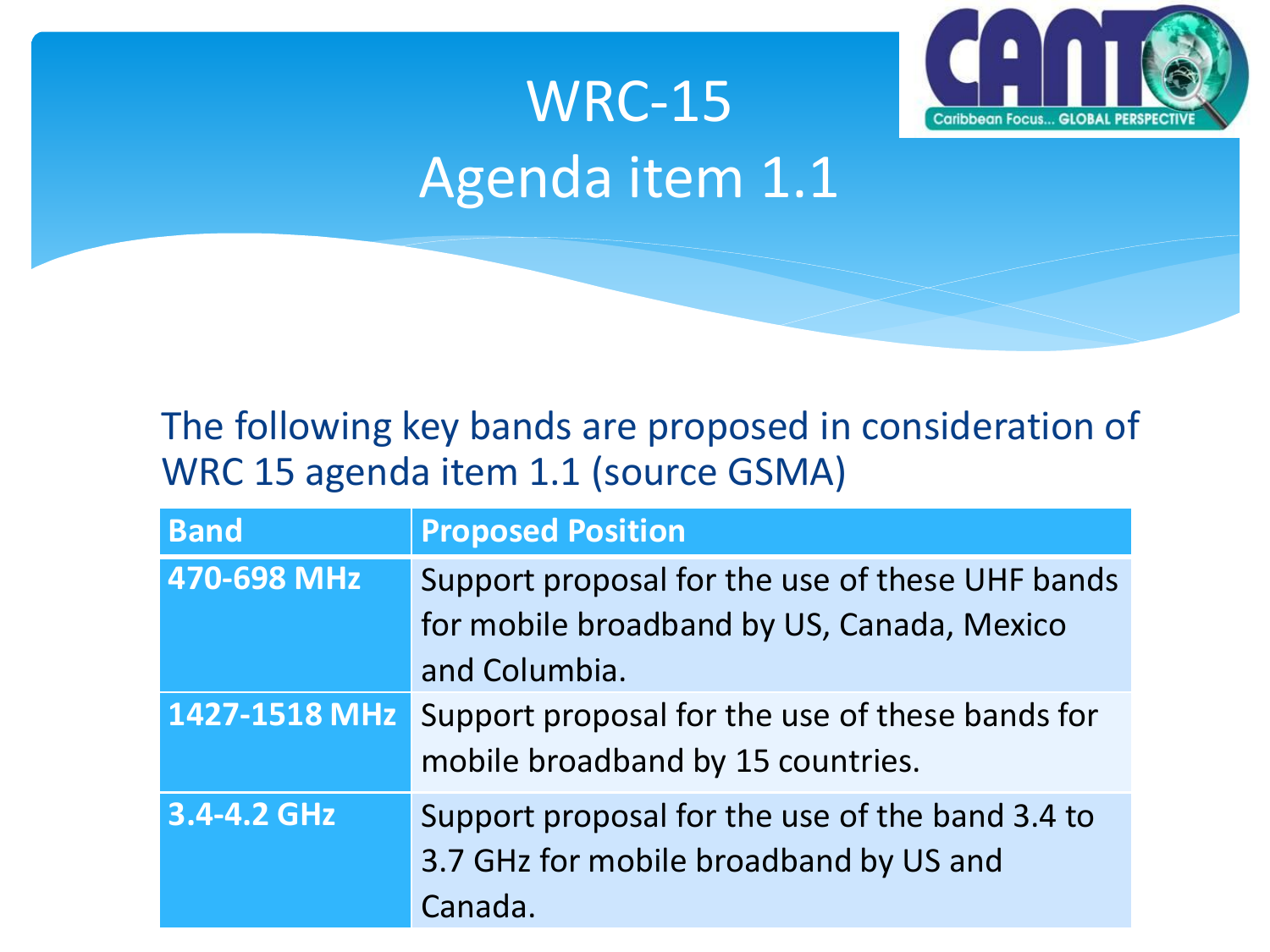

#### Broadcasting Concerns

- Broadcasters are concerned that new spectrum proposed for IMT could result in less spectrum assigned to their services;
- $\Box$  Broadcasters in the Caribbean occupy very little of the spectrum in 470 MHz – 698 MHz band.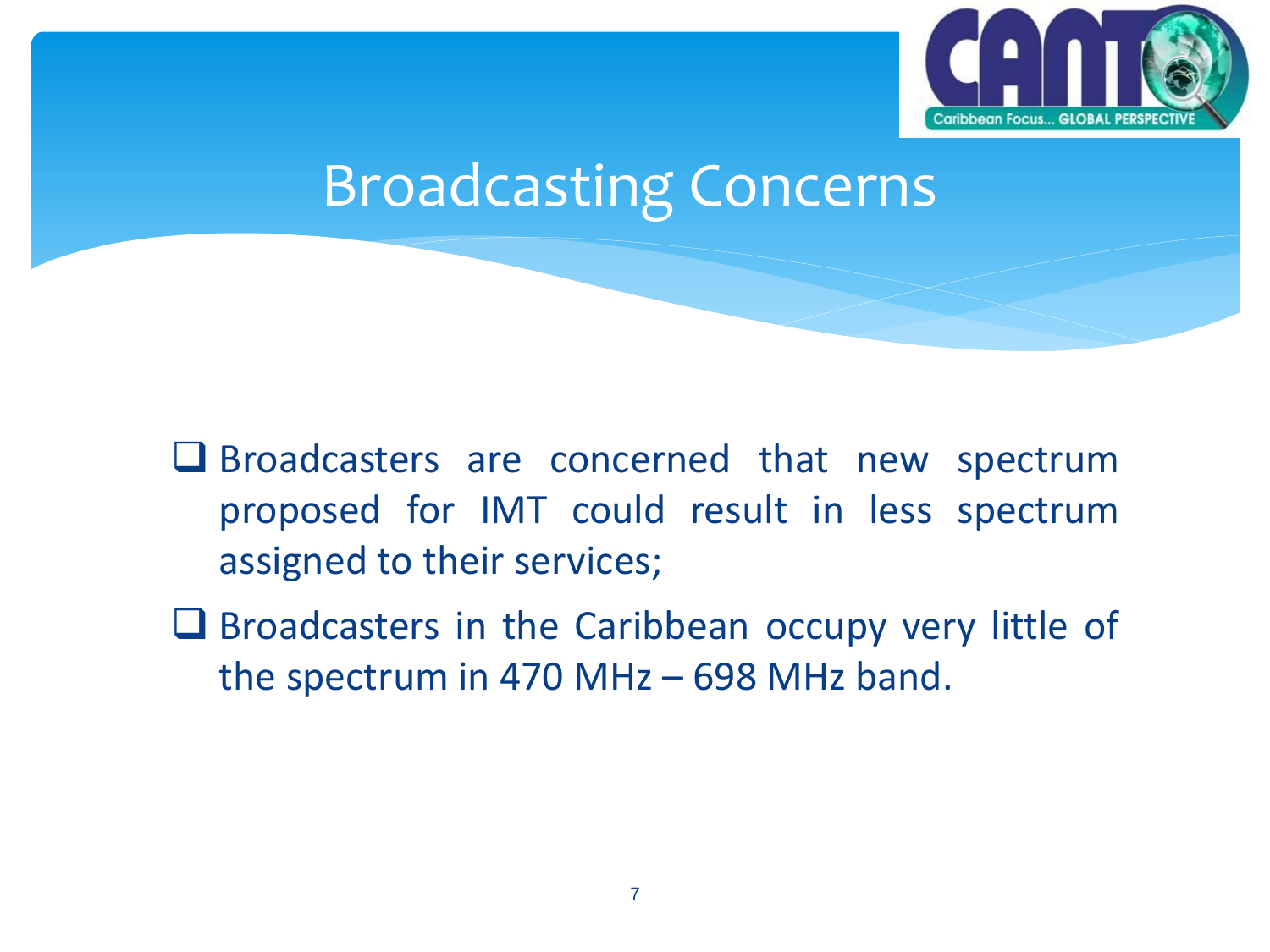

#### Guidance from the ITU Study Group

- **Specific joint ITU study groups provide technical** recommendations on the feasibility of band sharing for mobile services;
- $\Box$  The ITU Joint Task Group ratified studies have shown that sharing is possible in all target IMT bands. This may be on the basis of geographical separation, frequency separation and/or other mitigation techniques.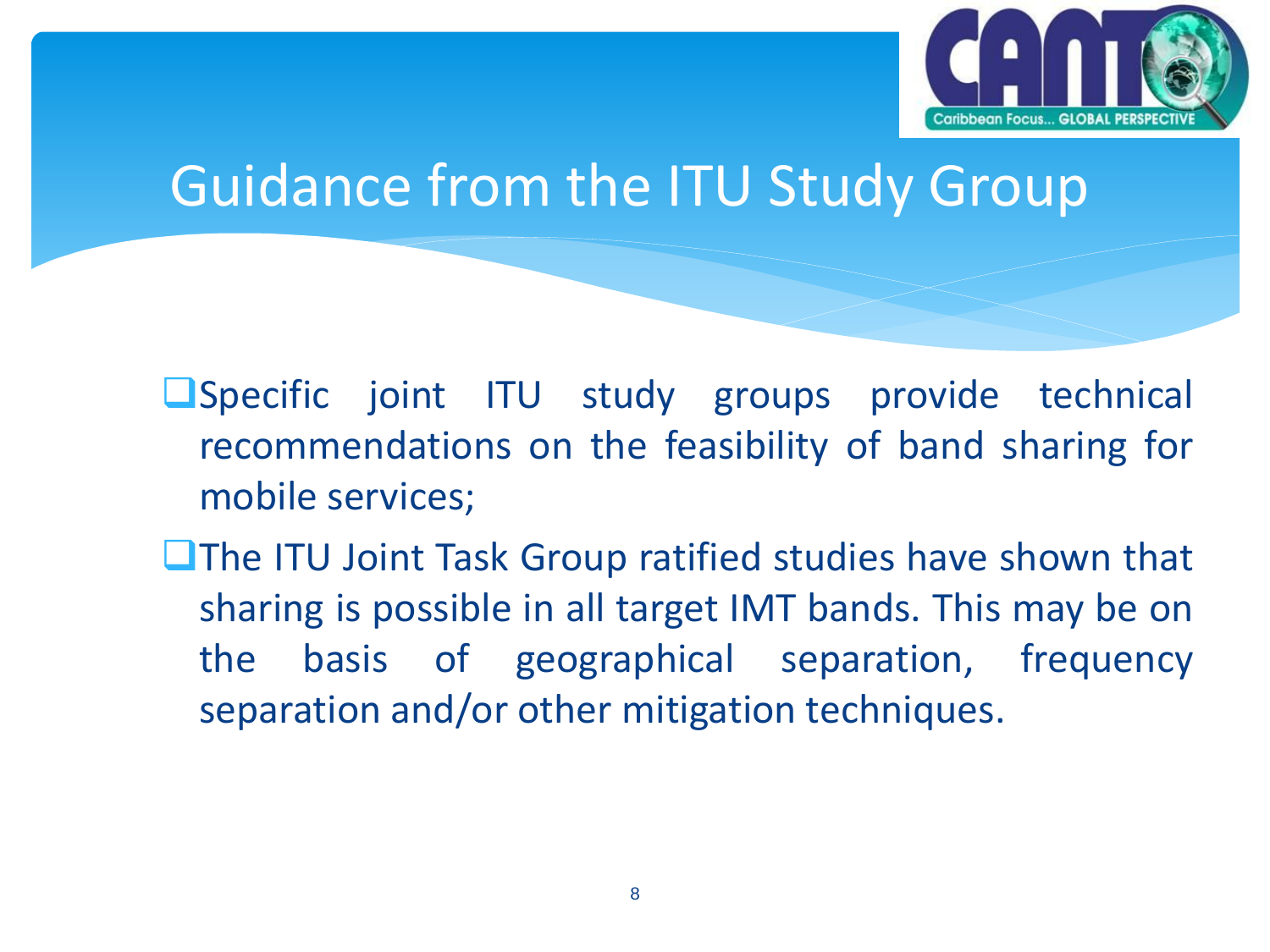

#### Broadcasters in the UHF band

The whole world is moving away from analogue and other inefficient forms of RF emissions i.e. TV and radar towards digital techniques, meaning more spectrum is available for telecommunications which is regarded as a better utilisation of precious spectrum resources.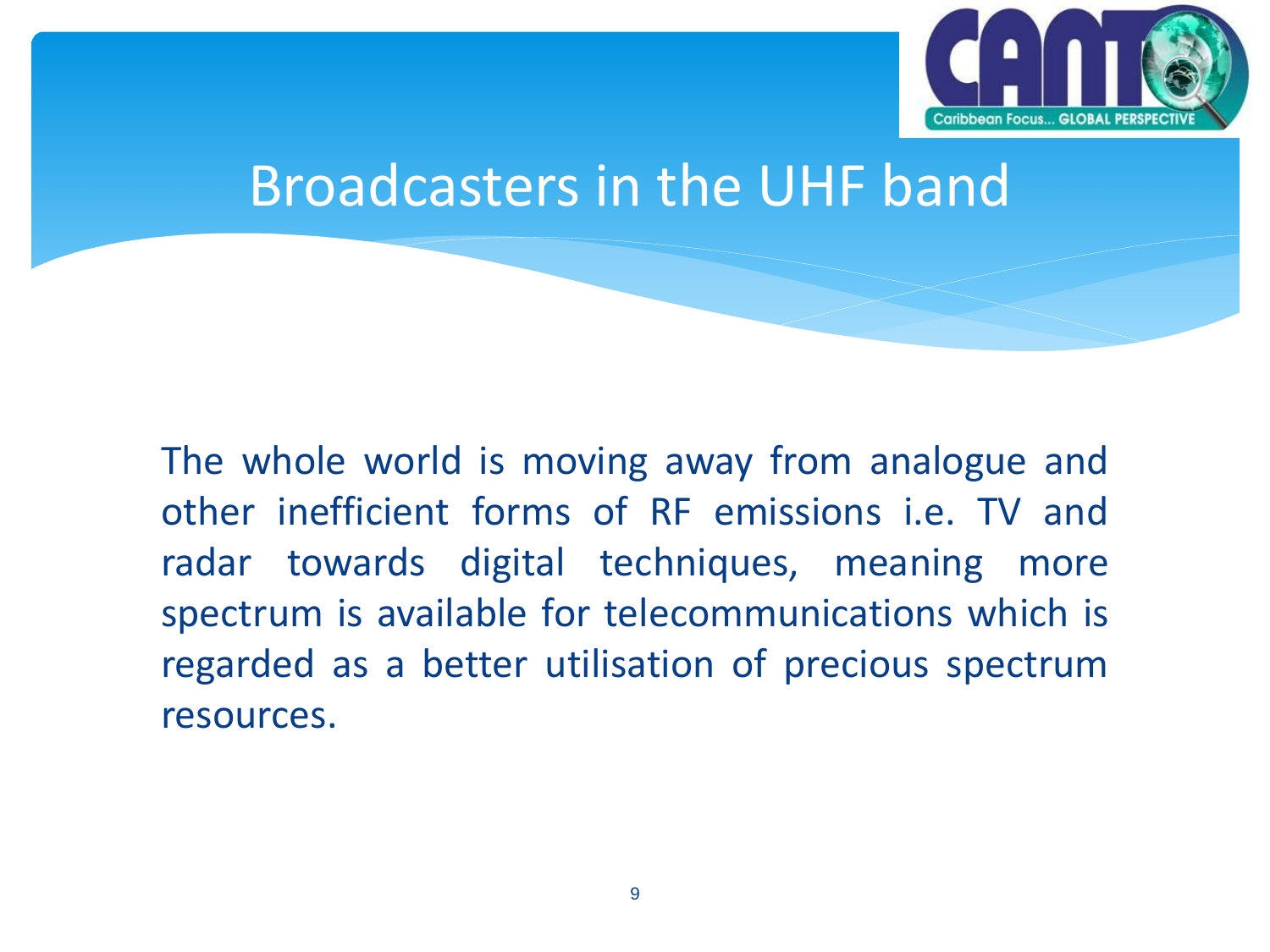

#### We need to act at the CITEL Meeting

**The WRC-15 decision for mobile allocation provides** flexibility;

 $\Box$  The next opportunity is likely to be in 8 years time i.e. in WRC-23.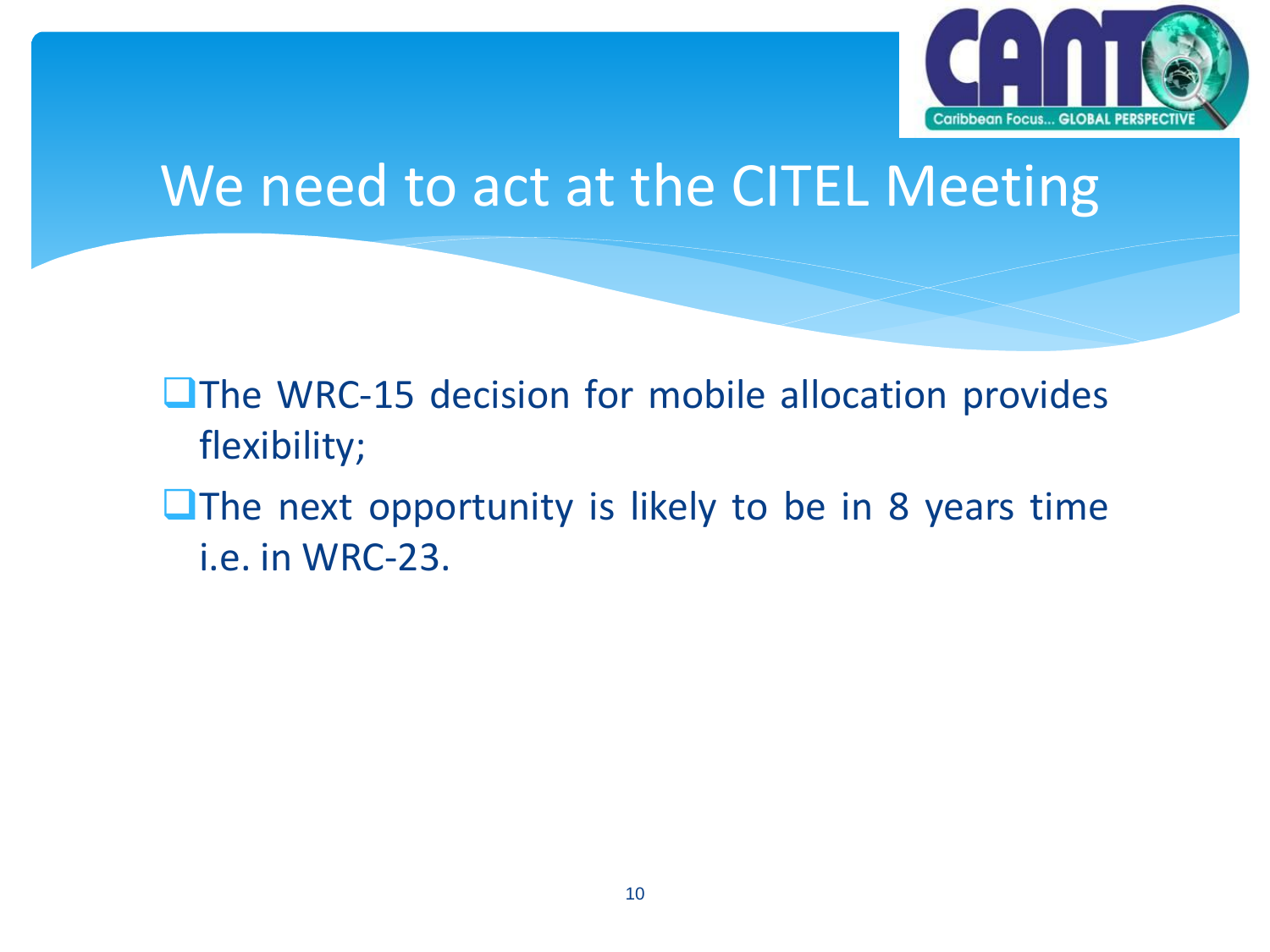

#### In Summary

**LICITEL meeting scheduled for 17-21 August in Ottawa,** Canada will be the final opportunity to secure the spectrum;

- ■We are looking for support from Ministers/Regulators for CITEL Agenda item 1.1;
- **The consider additional spectrum allocations to the mobile service** on a **primary** basis and identification of additional frequency bands for International Mobile telecommunications.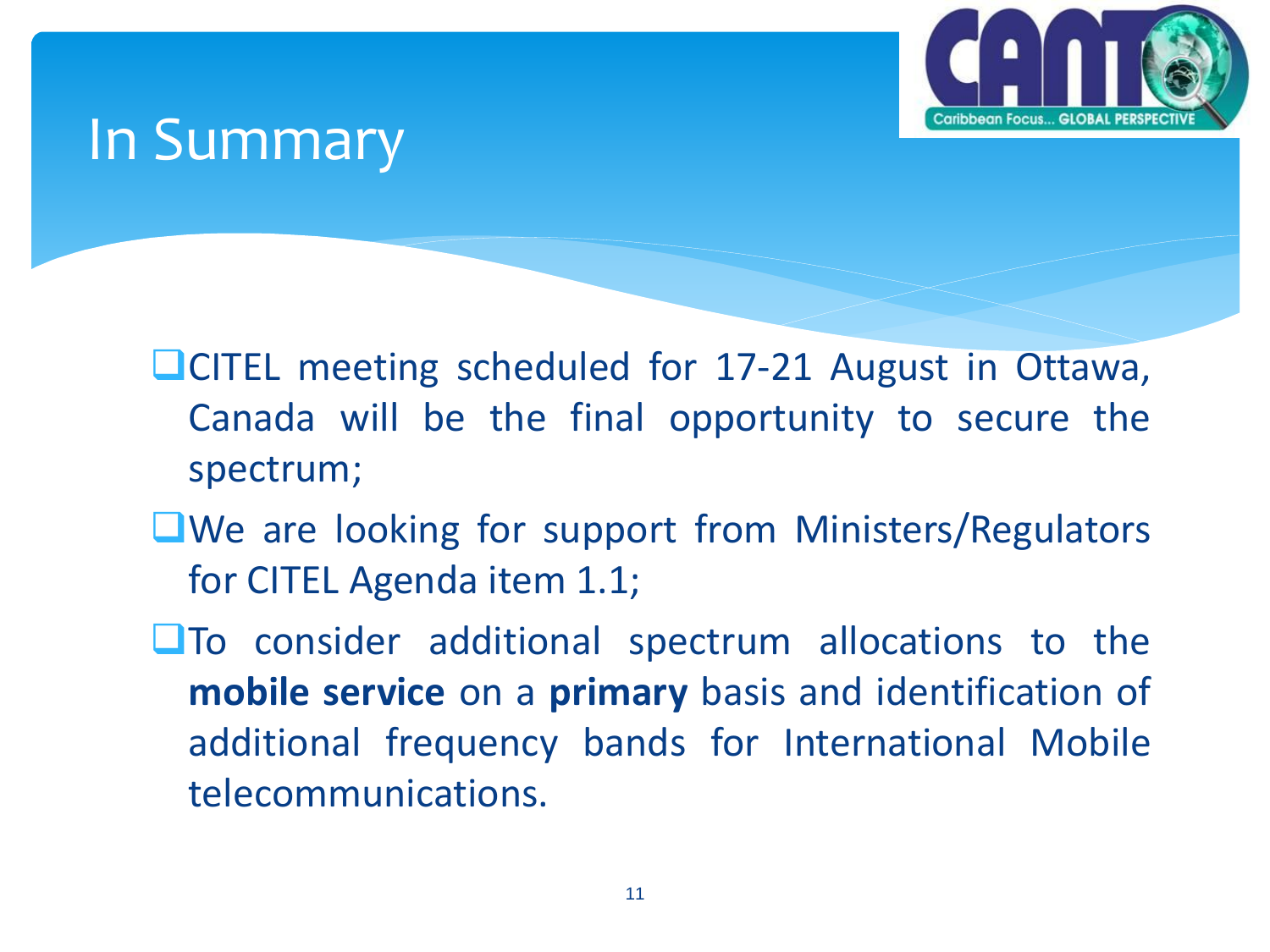

#### In Summary

**L**Countries that support mobile are not saying that they don't recognize any needs by broadcasting. We are not opposing broadcasting;

**Q**Broadcasting can continue to meet their needs in less spectrum;

Authorizing broadcasting or mobile use is a national decision. The ITU decision for allocation to mobile will provide the necessary flexibility to the national regulators.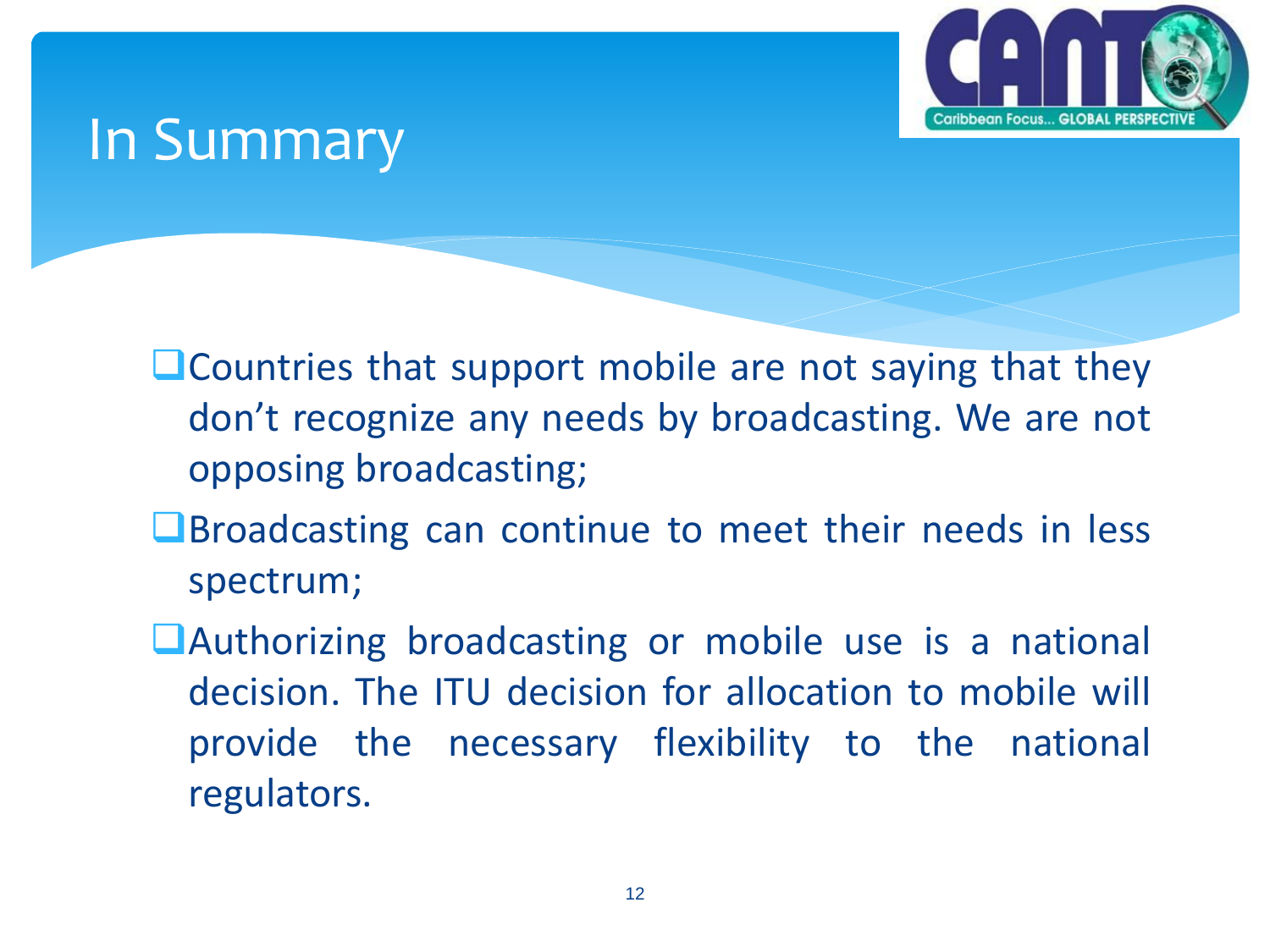

#### Where we are now

**L**There are currently 13 countries (mainly Latin American countries) supporting the 'no change' proposal which means **broadcasting** would be the **primary** service in the 470 – 698MHz UHF band;

■We would need to find at least 7 countries (more than 50% of the 13 countries supporting the 'no change' proposal) to halt this proposal from being adopted by CITEL.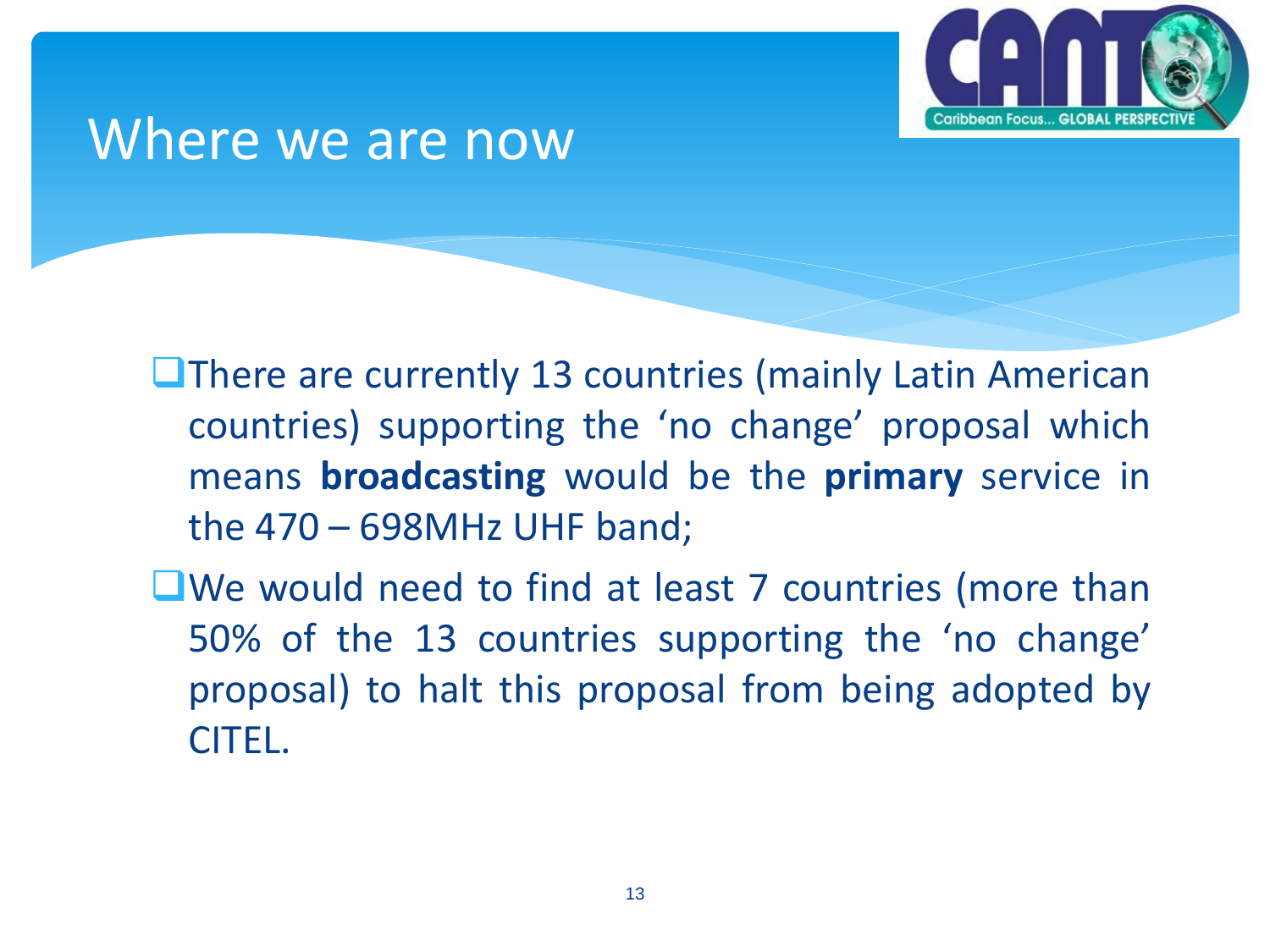

#### Where we are now

**LSo far, 4 countries are against the 'no change' and** support Agenda item 1.1 i.e. **mobile** as the **primary** service in the 470 – 698MHz UHF band are as follows:

USA, Canada, Mexico and Columbia

**We need a total of 7 countries to counter the 'no change' proposal at the CITEL meeting in August. Ideally we need more votes as more countries may support the 'no change'.**